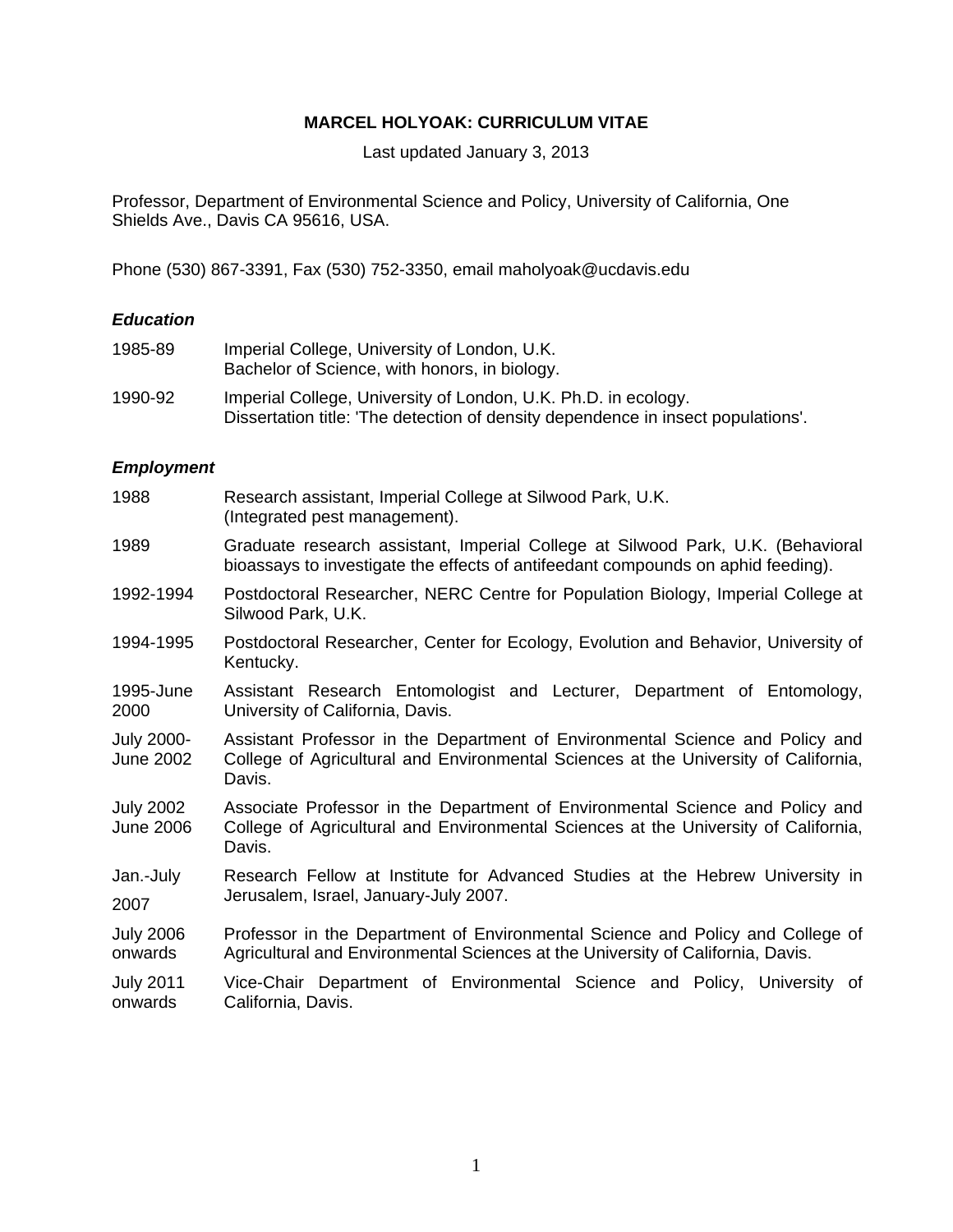## *Grants and Contracts*

- Holyoak, M. and S. P. Harrison. Multi-species metapopulation dynamics: experiments in a model systems. \$150,000 over 3 years from 1 Oct. 1996 (NSF: DEB-9629876).
- Holyoak, M. Development of an interim management plan for the threatened Valley Elderberry Longhorn Beetle in the American River Parkway. Contract from Sacramento Area Flood Control Authority (SAFCA). \$8068, 9/1/2001 to 3/31/2003.
- Holyoak, M. Valley Elderberry Longhorn Beetle Habitat Management Plan. Contract from Sacramento Area Flood Control Authority (SAFCA) for matching funds and a National Fish and Wildlife Foundation Challenge Grant. \$193,581 in 3 separate contracts in period 5/1/2002 to 9/31/2008.
- Holyoak, M. and A. Hastings. QEIB: Using phase dynamics and a model experimental system to understand the effects of extrinsic variability on predator and prey metapopulations. NSF–DEB 0213026 \$274,708, 7/1/2002 to 6/30/2005.
- Holyoak, M. QEIB: Island Biogeography and Metacommunity Dynamics of Food Webs—Theory and Experiments in a Model System. NSF–DEB 0414465. \$400,978 8/1/2004 to 7/31/2008.
- Holyoak, M. Monitoring Elderberry and VELB for the Arden Parallel Force Main Mitigation Site, The American River Parkway, Sacramento, CA. Contract with Sacramento County Regional Sanitation District. \$134,904, 1/1/2005 to 12/31/2009.
- Holyoak, M. Pruning and the Valley Elderberry Longhorn Beetle. Contract with CALTRANS. \$15,000, 6/15/2005 to 3/30/2006.
- Holyoak, M. Improving mitigation for the Valley Elderberry Longhorn Beetle. Contract with CALTRANS. \$110,400, 6/15/2005 to 6/30/2007.
- Holyoak, M. The effects of construction activities on Valley Elderberry Longhorn Beetle habitat. Contract with CALTRANS. \$309,047, 12/31/2005 to 12/30/2008.
- Karban, R. and Holyoak, M. LTREB Understanding Food Web Complexity by Linking Long-Term Data, Multiple Causes and a Spatial Approach. NSF-DEB 0639885. \$295,410, 01/30/2007 to 1/29/2012.
- Holyoak, M. Monitoring for the Valley Elderberry Longhorn Beetle. US Fish and Wildlife Service. 11/15/2007-11/15/2008, \$35,000.
- Holyoak, M. and Kelsey, T.R. An online population database for tricolored blackbird monitoring. California Department of Fish and Game funds routed through the Center for Population Biology at UC-Davis. 3/1/2008 to 6/30/2012, \$40,000.

## *In-press Publications*

In Review: Karban, R., T. Mata, P. Grof-Tisza, G. Crutsinger, M. Holyoak. 2013? Non-trophic effects of litter reduce ant predation and determine caterpillar survival and distribution. Oikos?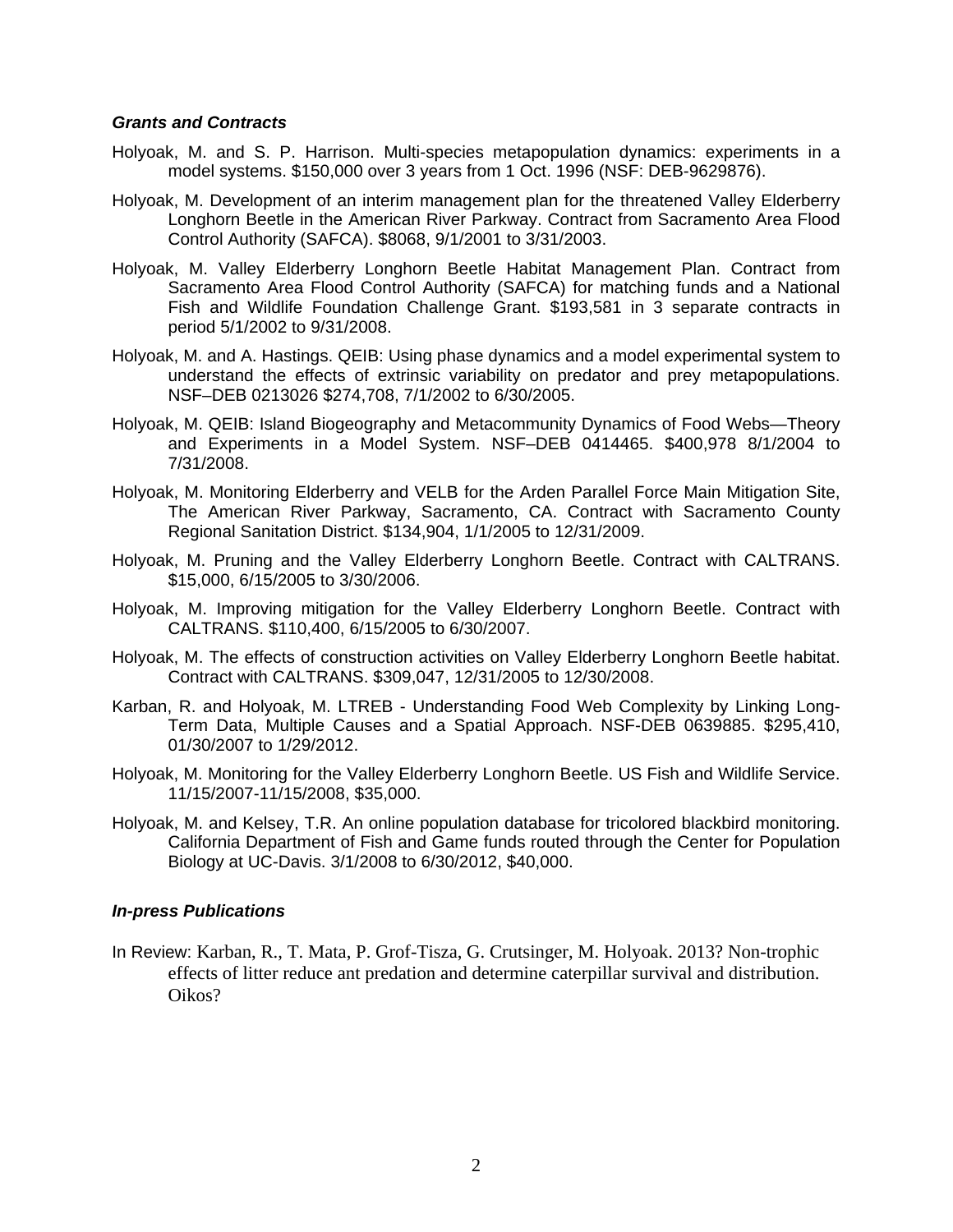# **Peer-Reviewed Publications** (in reverse chronological order)

See http://www.researcherid.com/rid/C-3475-2009 for a summary of publications and citations.

- 69. Karban, R; P. Grof-Tisza, J.L. Maron and **M. Holyoak**. 2012. The importance of host plant limitation for caterpillars of the Arctiid moth (*Platyprepia virginalis*) varies spatially. *Ecology* 93:2216-2226*.*
- 68. Karban, R; P. Grof-Tisza, and **M. Holyoak**. 2012. Facilitation of Tiger Moths by Outbreaking Tussock Moths That Share the Same Host Plants. *Journal of Animal Ecology* 81:1095- 1102*.*
- 67. Mata, TM, NM Haddad, and **M Holyoak**. 2013. How invader traits interact with resident communities and resource availability to determine invasion success. *Oikos* 122:149- 160.
- 66. **Holyoak, M.**, Kneitel, J.M. Metacommunities. In Hastings, A.M. and Gross, L. Sourcebook in Theoretical Ecology. University of California Press.
- 65. Altermatt, F. and **M. Holyoak**. 2012. Spatial clustering of habitat structure effects patterns of community composition and diversity. *Ecology* 93:1125-1133.
- 64. Reeves, M. K., M. Perdue, G. D. Blakemore, D. J. Rinella, and **M. Holyoak**. 2011. Twice as easy to catch? A toxicant and a predator cue cause additive reductions in larval amphibian activity. Ecosphere **2**:art72.
- 63. Altermatt, F., A. Bieger, F. Carrara, A. Rinaldo, and **M. Holyoak**. 2011. Effects of Connectivity and Recurrent Local Disturbances on Community Structure and Population Density in Experimental Metacommunities. PLoS ONE **6**:e19525.
- 62. Altermatt, F., S. Schreiber, and **M. Holyoak**. 2011. Interactive effects of disturbance and dispersal directionality on species richness and composition in metacommunities. Ecology 92:859-870.
- 61. Reeves, M. K., P. Jensen, C. L. Dolph, **M. Holyoak**, and K. A. Trust. 2010. Multiple stressors and the cause of amphibian abnormalities. Ecological Monographs 80:423- 440.
- 60. **Holyoak, M**., T. Talley, and S. Hogle. 2010. The effectiveness of US mitigation and monitoring practices for the threatened Valley elderberry longhorn beetle. Journal of Insect Conservation. DOI: 10.1007/s10841-009-9223-4.
- 59. Hornberger, M. I., S. N. Luoma, M. L. Johnson, and **M. Holyoak**. 2009. Influence of remediation in a mine-impacted river: metal trends over large spatial and temporal scales. Ecological Applications 19:1522-1535.
- 58. Davies, K. F., M. **Holyoak**, K. A. Preston, V. A. Offeman, and Q. Lum. 2009. Factors controlling community structure in heterogeneous metacommunities. Journal of Animal Ecology **78**:937-944.
- 57. Vaghti, M., **M. Holyoak**, A. Williams, T. Talley, A. Fremier, and S. Greco. 2009. Understanding the Ecology of Blue Elderberry to Inform Landscape Restoration in Semiarid River Corridors. Environmental Management **43**:28-37.
- 56. **Holyoak, M**., R. Casagrandi, R. Nathan, E. Revilla, and O. Spiegel. 2008. Trends and missing parts in the study of movement ecology. Proceedings of the National Academy of Sciences **105**:19060-19065.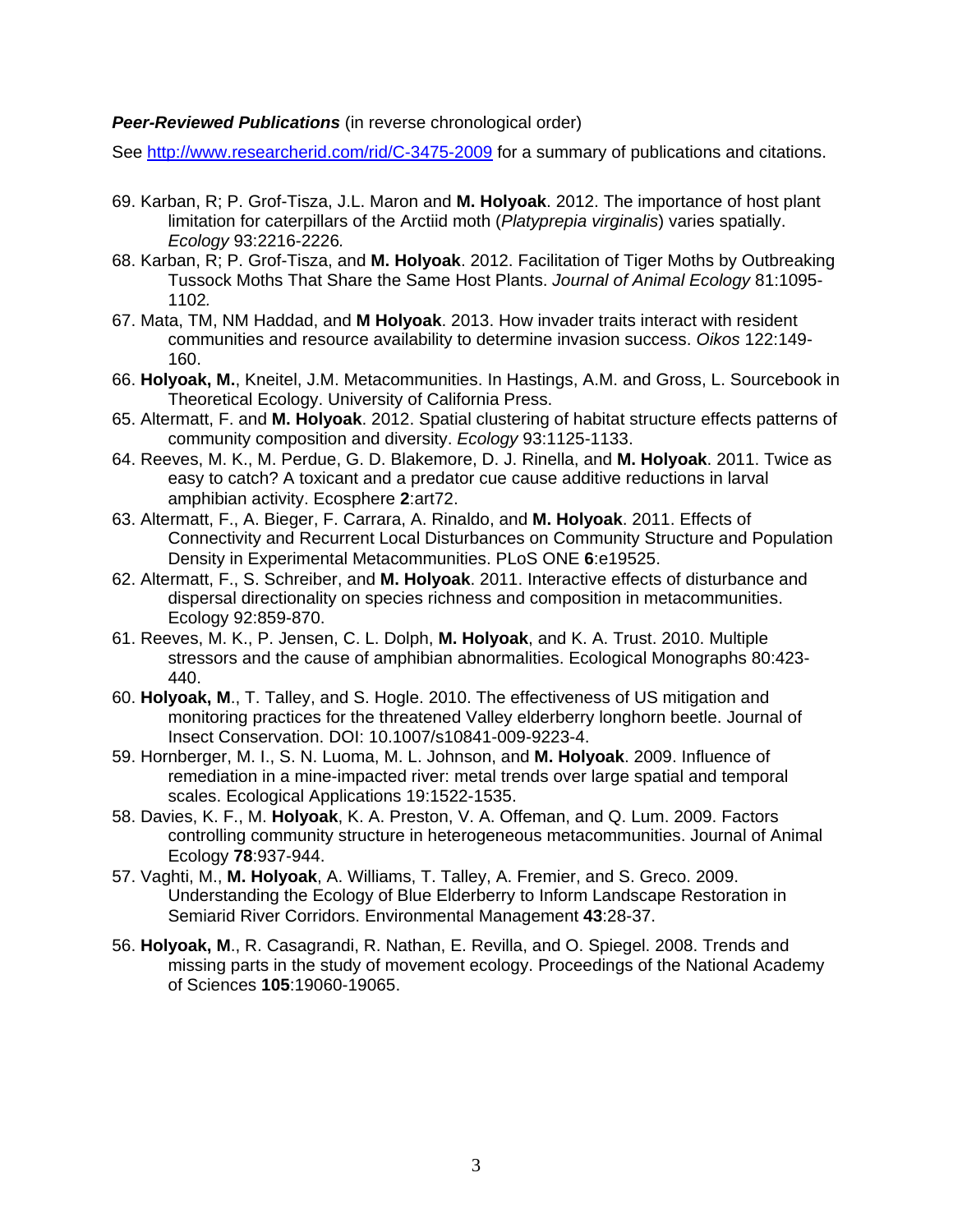- 55. Nathan, R., W. M. Getz, E. Revilla, **M. Holyoak**, R. Kadmon, D. Saltz, and P. E. Smouse. 2008. A movement ecology paradigm for unifying organismal movement research. Proceedings of the National Academy of Sciences **105**:19052-19059. Selected as a "must read" on Faculty of 1000: "This paper introduces an important Special Feature of articles on the movement of organisms across landscapes. The entire series is worth reading for all ecologists. This paper sets out the idea of movement ecology as a paradigm with the idea that parallels exist across a wide range of types of organism."
- 54. **Holyoak, M**. and T. M. Mata. 2008. Metacommunities. Pages 2313-2318 *in* J. Sven Erik and F. Brian, editors. Encyclopedia of Ecology. Academic Press, Oxford.
- 53. **Holyoak, M**. 2008. Ecological Indicators: Connectance and Connectivity. Pages 737-743 *in* J. Sven Erik and F. Brian, editors. Encyclopedia of Ecology. Academic Press, Oxford, UK.
- 52. Koch-Munz, M. and **M. Holyoak**. 2008. An evaluation of the effects of soil characteristics on mitigation and restoration involving blue elderberry, *Sambucus mexicana*. *Environmental Management*, 42: 49-65.
- 51. Schlesinger, M., P. Manly, and **M. Holyoak**. 2008. Distinguishing stressors acting on landbird communities in an urbanizing environment. *Ecology*, 89: 2302-2314.
- 50. **Holyoak, M.** and M. Koch-Munz. 2008. The effects of site conditions and mitigation practices on success of establishing the Valley elderberry longhorn beetle and its host plant blue elderberry. *Environmental Management*, 42: 444-457.
- 49. Haddad, N. M., M. Holyoak, T. M. Mata, K. F. Davies, B. A. Melbourne, and K. Preston. 2008. Species' traits predict the effects of disturbance and productivity on diversity. *Ecology Letters* 11:348-356.
- 48. Talley, T. S., E. Fleishman, **M. Holyoak**, D. D. Murphy, and A. Ballard 2007. Rethinking a rare-species conservation strategy in an urban landscape: The case of the valley elderberry longhorn beetle. Biological Conservation 135:21-32.
- 47. Melbourne, B. A., H. V. Cornell, K. F. Davies, C. J. Dugaw, S. Elmendorf, A. L. Freestone, R. J. Hall, S. Harrison, A. Hastings, M. Holland, **M. Holyoak**, J. Lambrinos, K. Moore, and H. Yokomizo 2007. Invasion in a heterogeneous world: resistance, coexistence or hostile takeover? Ecology Letters 10:77-94.
- 46. Talley, D. M., Huxel G.R., and **M. Holyoak** 2006. Connectivity at the land-water interface. Pages 97-129 in K. Crooks and M. Sanjayan, editors. Connectivity conservation. Cambridge University Press, Cambridge, U.K.
- 45. Ellis, A. M., L. P. Lounibos, and **M. Holyoak**. 2006. Evaluating the long-term metacommunity dynamics of tree hole mosquitoes. Ecology 87:2582-2590.
- 44. **Holyoak, M.**, M. Loreau, D. R. Strong. 2006. Neutral Community Ecology. Introduction to Special Feature and Special Feature edited by the same authors. Ecology 87: 1368- 1369.
- 43. **Holyoak, M**. and M. Loreau. 2006. Reconciling empirical ecology with neutral community models. Ecology 87: 1370-1377.
- 42. Talley Theresa S., **M. Holyoak**, D. A. Piechnik**.** 2006. The effects of road dust on the federally threatened valley elderberry longhorn beetle. Environmental Management 37: 647-658.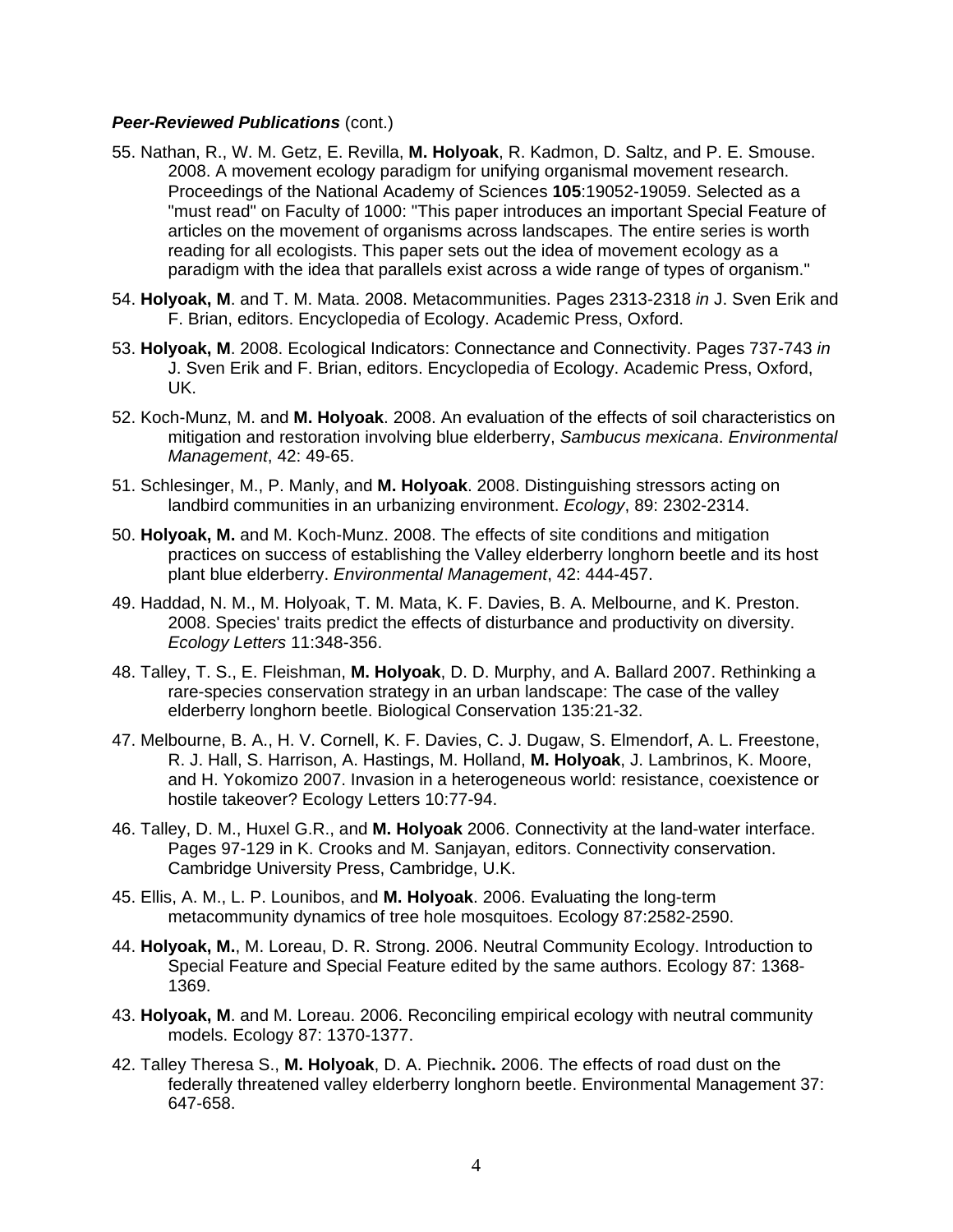- 41. **Holyoak, M**., and S. P. Lawler. 2005. The contribution of laboratory experiments on protists to understanding population and metapopulation dynamics. Advances in Ecological Research 37:245-271.
- 40. **Holyoak, M.**, M. A. Leibold, and R. D. Holt, editors. 2005. Metacommunities: Spatial Dynamics and Ecological Communities. University of Chicago Press, Chicago, IL. Includes five chapters with Holyoak as a lead or coauthor (listed separately below, numbers 35-39) and four introductory or summary sections. The book was independently peer reviewed by the press and separately by the subject editors.
- 39. **Holyoak, M.**, M. A. Leibold, N. M. Mouquet, R. D. Holt, and M. F. Hoopes. 2005. Metacommunities: A framework for large-scale community ecology. Pages 1-31 *in* M. Holyoak, M. A. Leibold, and R. D. Holt, editors. Metacommunities: spatial dynamics and ecological communities. University of Chicago Press, Chicago, IL.
- 38. Hoopes, M. F., R. D. Holt, and **M. Holyoak**. 2005. The effects of spatial processes on two species interactions. Pages 35-67 *in* M. Holyoak, M. A. Leibold, and R. D. Holt, editors. Metacommunities: spatial dynamics and ecological communities. University of Chicago Press, Chicago, IL.
- 37. Chase, J. M., P. Amarasekare, K. Cottenie, A. Gonzalez, R. D. Holt, **M. Holyoak**, M. F. Hoopes, M. A. Leibold, M. Loreau, N. Mouquet, J. B. Shurin, and D. Tilman. 2005. Competing theories for competitive metacommunities. Pages 335-354 *in* M. Holyoak, M. A. Leibold, and R. D. Holt, editors. Metacommunities: spatial dynamics and ecological communities. University of Chicago Press, Chicago, IL.
- 36. Leibold, M. A., R. D. Holt, and **M. Holyoak**. 2005. Adaptive and coadaptive dynamics in metacommunities: Tracking environmental change at different spatial scales. Pages 439-464 *in* M. Holyoak, M. A. Leibold, and R. D. Holt, editors. Metacommunities: spatial dynamics and ecological communities. University of Chicago Press, Chicago, IL.
- 35. Holt, R. D., **M. Holyoak**, and M. A. Leibold. 2005. Future directions in metacommunity ecology. Pages 465-490 *in* M. Holyoak, M. A. Leibold, and R. D. Holt, editors. Metacommunities: spatial dynamics and ecological communities. University of Chicago Press, Chicago, IL.
- 34. Amarasekare, P., M. F. Hoopes, N. Mouquet, and **M. Holyoak**. 2004. Mechanisms of coexistence in competitive metacommunities. The American Naturalist **164**: 310-326.
- 33. Leibold, M. A., **M. Holyoak**, N. Mouquet, P. Amarasekare, J. M. Chase, M. F. Hoopes, R. D. Holt, J. B. Shurin, R. Law, D. Tilman, M. Loreau, and A. Gonzalez. 2004. The metacommunity concept: a framework for multi-scale community ecology. Ecology Letters **7**: 601-613.
- 32. Huxel G.R., **M. Holyoak**, T.S. Talley, and S. Collinge. 2003 Perspectives on the recovery of the threatened Valley Elderberry Longhorn Beetle. In: *California Riparian Systems: Habitat and Floodplain Processes, Management, and Restoration.* (ed. Faber, P.M.), pp. 457-462. Riparian Habitat Joint Venture, Picklewood Press, Mill Valley, CA.
- 31. Bolker, B., **M. Holyoak**, V. Krivan, L. Rowe, and O. Schmitz. 2003. Connecting theoretical and empirical studies of trait-mediated interactions. Ecology 84:1101-1114.
- 30. Donahue, M. J., **M. Holyoak**, and C. Feng. 2003. Patterns of dispersal and dynamics among habitat patches varying in quality. The American Naturalist 162:302-317.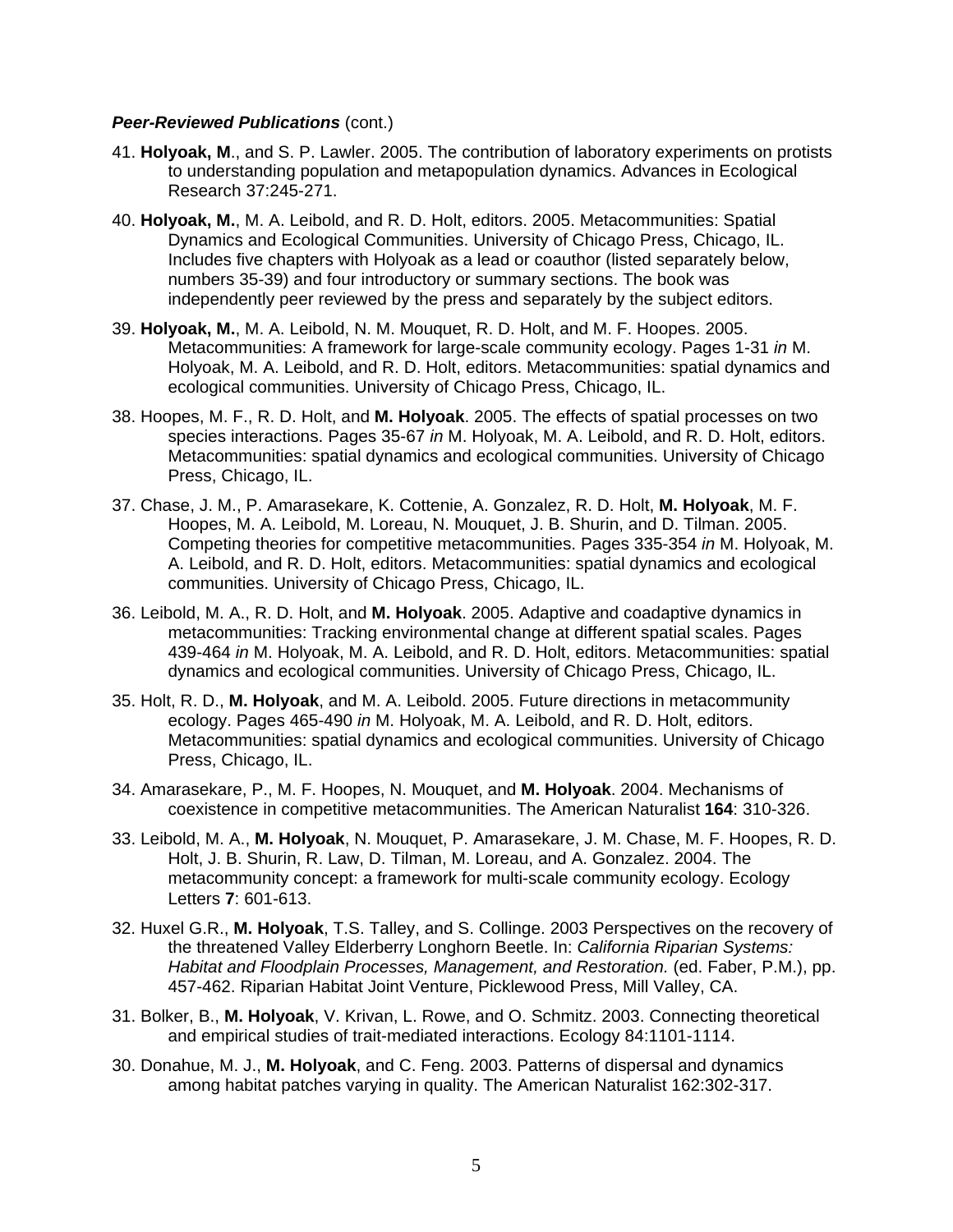- 29. Kreuder, C., J.A.K. Mazet, G.D. Bossart, T.E. Carpenter, **M. Holyoak**, M.S. Elie and S. Wright. 2002. Clinicopathologic features of suspected brevecotoxicosis in doublecrested cormorants (*Phalacrocorax auritus*) along the Florida Gulf coast. *Journal of Zoo and Wildlife Medicine*, 33, 8-15.
- 28. Dingle, H., and **M. Holyoak**. 2001. The evolutionary ecology of animal movement. *In*: Evolutionary ecology: Concepts and case studies *eds.* C.W. Fox, D.A. Roff and D.J. Fairbairn. Oxford University Press, Oxford, U.K.
- 27. Collinge, S.K., **M. Holyoak**, C.B. Barr, and J.T. Marty. 2001. Riparian habitat fragmentation and population persistence of the threatened valley elderberry longhorn beetle in central California. *Biological Conservation*, 100, 103-113.
- 26. **Holyoak, M.** 2000. Effects of nutrient enrichment on predator-prey metapopulation dynamics. *Journal of Animal Ecology*, 69, 985-997.
- 25. **Holyoak, M.** 2000. Habitat subdivision causes changes in food web structure. *Ecology Letters*, 3 (6), 509-515.
- 24. **Holyoak, M.**, S.P. Lawler, and P.H. Crowley. 2000. Predicting extinction: Progress with an individual-based model of protozoan predators and prey. *Ecology* 81, 3312–3329.
- 23. Amezcua, A.B., and **M. Holyoak.** 2000. Empirical evidence for predator-prey source-sink dynamics. *Ecology*, 81(11), 3087-3098.
- 22. **Holyoak, M.** 2000. Habitat patch arrangement and metapopulation persistence of predators and prey. *The American Naturalist*, 156 (4), 378-389.
- 21. **Holyoak, M.** 2000. Comparing parasitoid-dominated food webs with other food webs: problems and future promises. Pages 184-197 *in*: Parasitoid Population Biology *eds*. M.E. Hochberg and A.R. Ives. Princeton University Press, Princeton, N.J.
- 20. **Holyoak, M.**, and C. Ray. 1999. A roadmap for metapopulation research. *Ecology Letters*, 2, 273-275.
- 19. Lawler, S.P., D. Dritz, T. Strange, and **M. Holyoak.** 1999. Effects of introduced mosquitofish and bullfrogs on a threatened frog. *Conservation Biology*, 13, 613-622.
- 18. **Holyoak, M.**, and S. Sachdev. 1998. Omnivory and the stability of simple food webs. *Oecologia*, 117, 413-419.
- 17. Hawkins, B.A., and **M. Holyoak.** 1998. Transcontinental crashes of insect populations? *The American Naturalist* 152, 480-484.
- 16. Yela, J.L., and **M. Holyoak.** 1997. Effects of moonlight and environmental factors on light and bait trap catches of noctuid moths (Lepidoptera: Noctuidae). *Environmental Entomology* 26, 1283-1290.
- 15. **Holyoak, M.**, V. Jarosik, and I. Novak. 1997. Weather-induced changes in moth activity bias measurement of long-term population dynamics from light trap samples. *Entomol. Exp. Appl*. 83, 329-335.
- 14. **Holyoak, M.**, and S.P. Lawler. 1996. Persistence of an extinction-prone predator-prey interaction through metapopulation dynamics. *Ecology* 77, 1867-1879.
- 13. **Holyoak, M.**, and S.P. Lawler. 1996. The role of dispersal in predator-prey metapopulation dynamics. *Journal of Animal Ecology* 65, 640-652.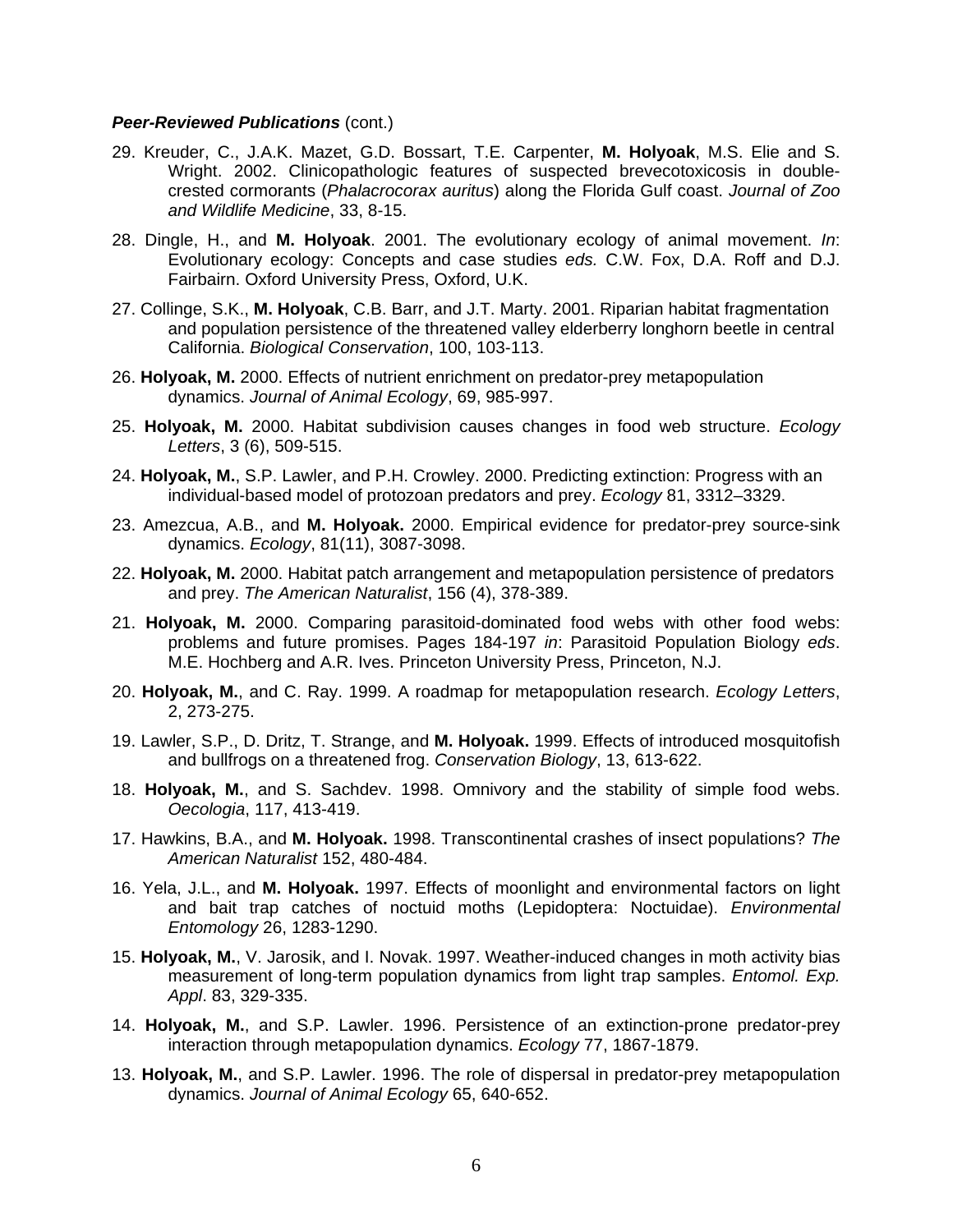- 12. **Holyoak, M.**, and S.R. Baillie. 1996. Factors influencing detection of density dependence in British birds: I. Population trends. *Oecologia* 108, 47-53.
- 11. **Holyoak, M.**, and S.R. Baillie. 1996. Factors influencing detection of density dependence in British birds: II. Longevity and population variability. *Oecologia* 108, 54-63.
- 10. **Holyoak, M.** 1994. Comment: appropriate time-scales for identifying lags in density dependent processes. *Journal of Animal Ecology* 63, 479-483.
- 9. **Holyoak, M.** 1994. Identifying delayed density dependence in time series data. *Oikos* 70, 296-304.
- 8. Seddon, M.B., and **M. Holyoak.** 1994. *Pupoides coenopictus* (Hutton, 1834) new to Tunisia. *Journal of Conchology* 35, 89.
- 7. **Holyoak, M.**, and J.H. Lawton. 1993. Comment arising from a paper by Wolda and Dennis: using and interpreting the results of tests for density dependence. *Oecologia* 95, 592- 594.
- 6. **Holyoak, M.** 1993. The frequency of detection of density dependence in insect orders. *Ecological Entomology* 18, 339-347.
- 5. **Holyoak, M**. 1993. New insights into testing for density dependence. *Oecologia* 93, 435-444.
- 4. **Holyoak, M.**, and P.H. Crowley. 1993. Avoiding erroneously high levels of detection in combinations of semi-independent tests. *Oecologia* 95, 103-114.
- 3. **Holyoak, M.**, and J.H. Lawton. 1992. Detection of density dependence from annual censuses of bracken-feeding insects. *Oecologia* 91, 425-430.
- 2. Hardie, J., **M. Holyoak**, N.J. Taylor, and D.C. Griffiths. 1992. The combination of electronic monitoring and video-assisted observations of plant penetration by aphids and behavioural effects of polygodial. *Entomol. Exp. Appl*. 62, 223-239.
- 1. Hardie, J., **M. Holyoak**, J. Nicholas, S.F. Nottingham, J.A. Picket, J.A., L.J. Wadhams, and C.M. Woodcock. 1990. Aphid sex pheromone components: age-dependent release by females and species-specific male response. *Chemoecology* 1, 63-68.

## *Non Peer-Reviewed Publications*

- 12. **Holyoak, M.** and N. Espuno, N. 2012. Virtual Issue of *Ecology Letters* for the Ecological Society of America Annual Meeting: "Preserving and Sustaining Ecosystems in the Face of Anthropogenic Change." This consists of a new introduction and a compilation of already-published articles. http://onlinelibrary.wiley.com/journal/10.1111/%28ISSN%291461- 0248/homepage/virtual\_issue.htm
- 11. **Holyoak, M.** 2011. Virtual Issue of *Ecology Letters* for "The ecology, conservation and management of forests." This consists of a new introduction and a compilation of already-published articles to commemorate the UN International Year of Forests. http://onlinelibrary.wiley.com/journal/10.1111/%28ISSN%291461- 0248/homepage/virtual issue.htm
- 10. Holyoak, M., 2011. Editorial: The growth of Ecology Letters, and scope of the journal. Ecology Letters 14: 81.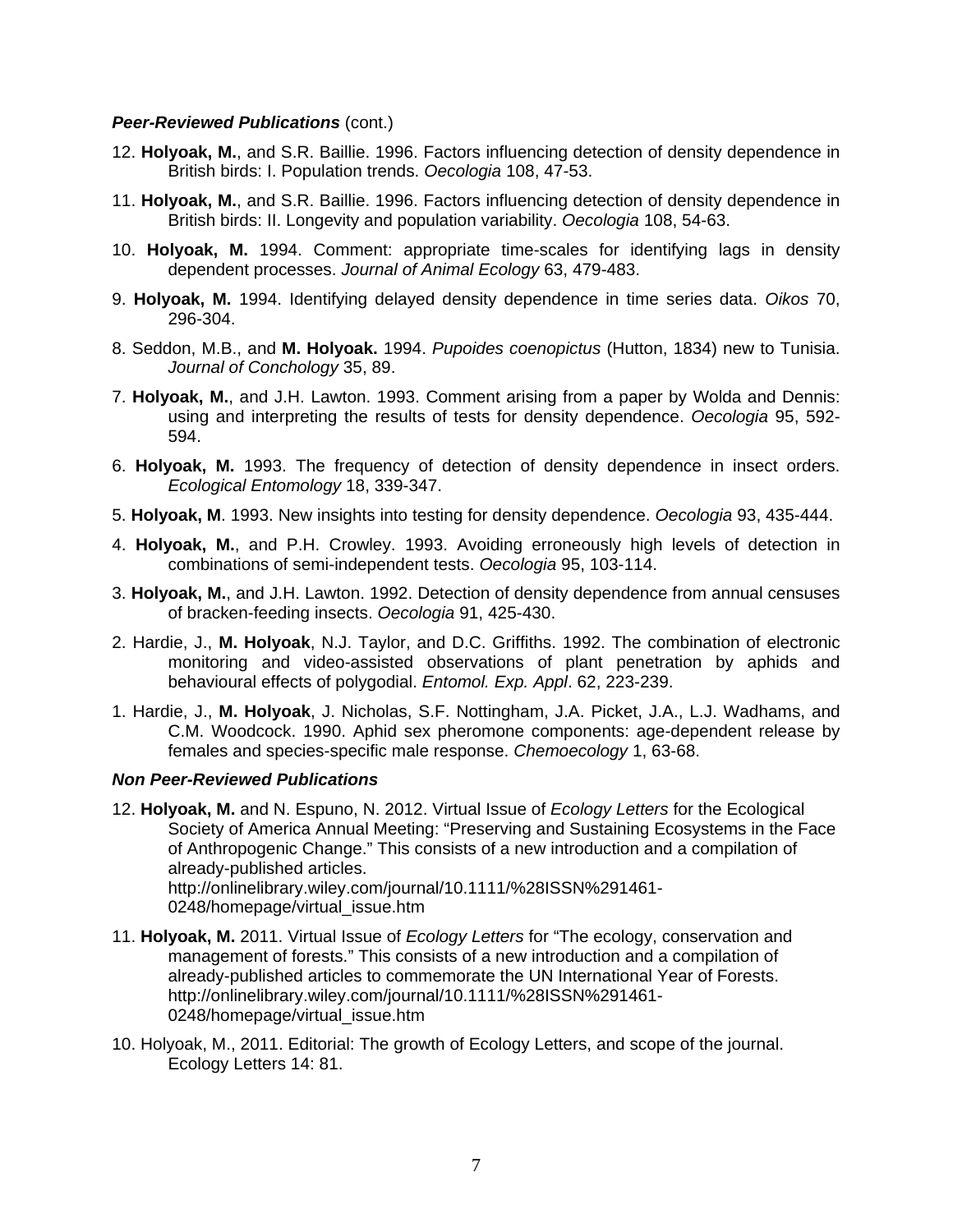- 9. **Holyoak, M.** and N. Espuno, N. 2010. Virtual Issue of *Ecology Letters* for "Year of Biodiversity, September 2010." This consists of a new introduction and a compilation of already-published articles. http://onlinelibrary.wiley.com/journal/10.1111/%28ISSN%291461- 0248/homepage/virtual\_issue.htm
- 8. Aubrey, D. P. and **M. Holyoak**. 2010. Targeting journals and covering letters. *Frontiers in Ecology and the Environment* 8:161-162.
- 7. McPeek, M. A., D. L. DeAngelis, R. G. Shaw, A. J. Moore, M. D. Rausher, D. R. Strong, A. M. Ellison, L. Barrett, L. Rieseberg, M. D. Breed, J. Sullivan, C. W. Osenberg, **M. Holyoak**, and M. A. Elgar. 2009. The golden rule of reviewing. *The American Naturalist* 173:E155-E158
- 6. **Holyoak, M.** 2009. Editorial. *Ecology Letters* 12:1.
- 5. **Holyoak, M.** 2008. Book Review: Diverse perspectives on how to unite quantitative scaling patterns and mechanisms for biodiversity. Scaling biodiversity editedy D. Storch, P. A. Marquet, and J.H. Brown (2007). *Ecology* 89:2364-2365.
- 4. Talley, T. S., D. Wright, and **M. Holyoak**. 2006. Assistance with the 5-Year Review of the Valley elderberry longhorn beetle (*Desmocerus californicus dimorphus*). United States Fish and Wildlife Service, Sacramento. http://www.fws.gov/sacramento/es/documents/VELB\_5yr\_review\_Talley\_etal.pdf
- 3. **Holyoak, M.** 2003. Book Review: Turchin P. 2003. Complex Population Dynamics: A Theoretical/Empirical Synthesis. *Integrative and Comparative Biology* 43:479-479.
- 2. **Holyoak, M.** 2002. Book Review. Gardner, Robert H., W. Michael Kemp, Victor S. Kennedy, and John E. Petersen, editors. 2001. Scaling relations in experimental ecology. Columbia University Press, New York, New York. *Ecology*, 83(5), 1471-1472.
- 1. **Holyoak, M.** 1998. Book Review. Population Dynamics in Ecological Space and Time. Olin E. Rhodes, Jr., Ronald K. Chesser, and Michael H. Smith (eds). The University of Chicago Press, 1996. *American Scientist* 86, 88.

# *Reviews of Holyoak et al. 2005. Metacommunities: spatial dynamics and ecological communities. University of Chicago Press, Chicago, IL.*

- Bruun, H. H. 2006. Holyoak, M., M. A. Leibold & R. D. Holt (Eds.), 2005. Metacommunities: Spatial Dynamics and Ecological Communities. University of Chicago Press, xi + 513 p., 15 x 23 cm, softcover, US\$38.00, ISBN 0-22635064-9. *Ecoscience* **13**:563-564.
- Driscoll, D. A. 2006. Metacommunities: Spatial Dynamics and Ecological Communities. *Austral Ecology* **31**:910-911.
- Fuller, M. M. 2006. In a World of Diversity, a Search for Unity. *Ecology* **87**:2681-2682.
- Gaston, K. J. 2006. Book Reviews. Metacommunities: Spatial Dynamics and Ecological Communities Edited by Marcel Holyoak, Matthew A. Leibold and Robert D. Holt xi + 513 pp., 23 × 15 × 3 cm, ISBN 0 226 35064 paperback, US\$ 38.00/GB£ 24.00, Chicago, IL, USA: The University of Chicago Press, 2005. *Environmental Conservation* **33**:175-176.
- Gross, M. 2006. Book Review: Metacommunities: Spatial dynamics and ecological communities by Marcel Holyoak, Mathew A. Lebiold and Robert D. Holt. *History and Philosophy of the Life Sciences* **28**:111-112.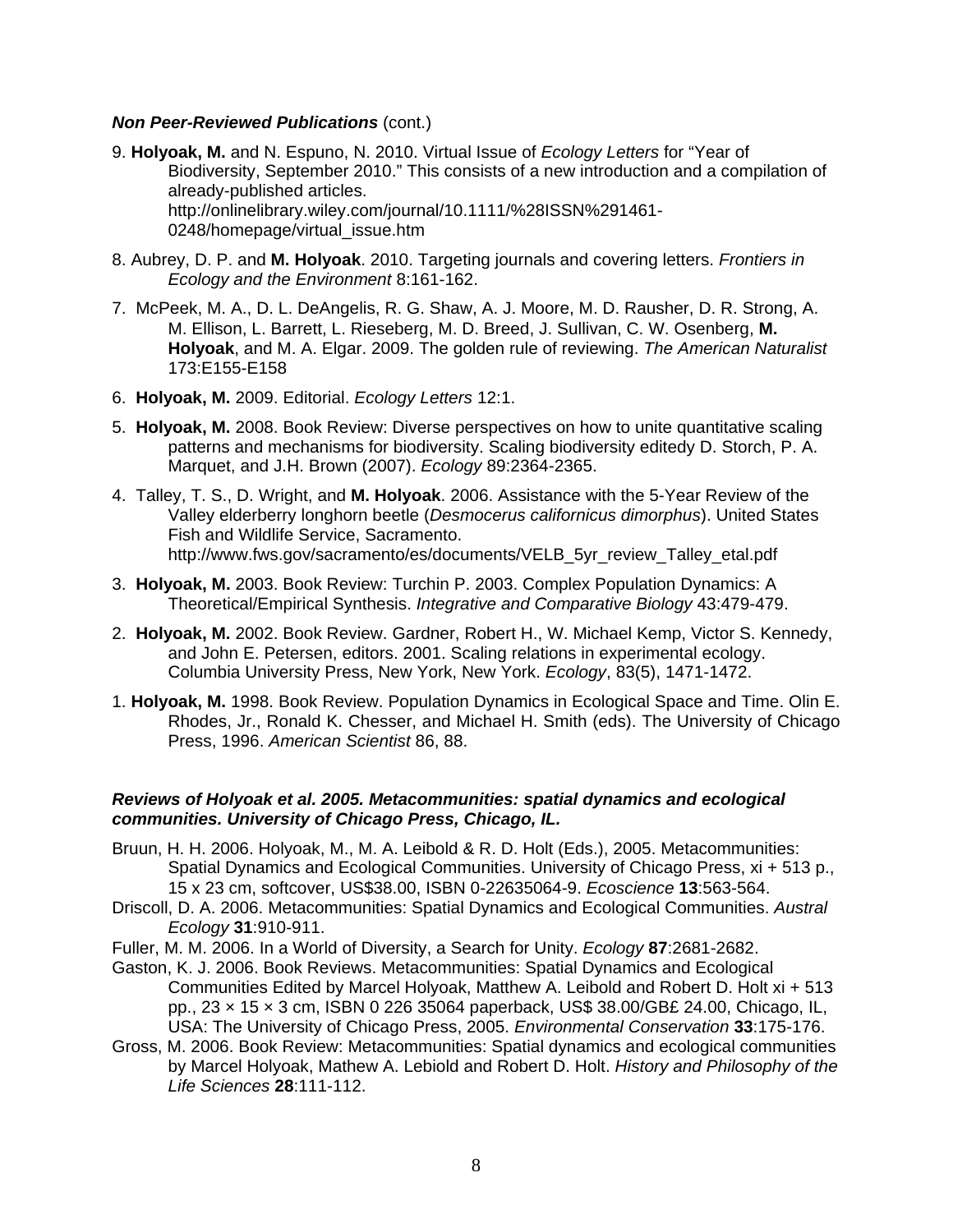- Paine, R. T. 2006. Metacommunities. Spatial Dynamics and Ecological Communities. Marcel Holyoak, Mathew A. Leibold, and Robert D. Holt, editors. *Integrative and Comparative Biology*. **46**:347.
- Pergl, J. 2007. M. Holyoak, M.A. Leibold, and R.D. Holt: Metacommunities: Spatial Dynamics and Ecological Communities. Book Review. *Folia Geobotanica* **42**:222.
- Urban, M. C. 2006. Conservation beyond Community. *Conservation Biology* **20**:1330-1332.

## *Graduate Students and Postdocs Trained*

- Michele Buckhorn. PhD The effects of marine protected areas and fisheries on leopard grouper (a large fish species) in Baja, Mexico. Coadvised by Peter Moyle.Oct 2002 to January 2009. Postdoctoral researcher at UC-Davis.
- K. Jun Bando, PhD about the population ecology and genetics of sea grasses and *Spartina*. Coadvised by Don Strong. Oct. 2000 to Sept. 2005. Works for US State Dept. in Washington DC.
- Kendi F. Davies. Postdoctoral Researcher (Project Scientist). Jan 2005 December 2006. Faculty at University of Colorado, Boulder, CO.
- Melanie Gogol-Prokurat. PhD. Effects of disturbance on the metapopulation dynamics and responses to fragmentation of rare plant species. Oct. 2003 to June 2009. Works for California Dept. of Fish and Game.
- Kim Preston. MSc by examination. Oct. 2003 to Sept. 2010.
- Mari Reeves. PhD. Causes of amphibian deformities in Alaska. January 2009 to December 2011.
- Matthew Schlesinger. PhD. Effects of urbanization and fragmentation on bird communities in urban forest plots in Lake Tahoe, California. Oct. 2001 to February 2007. Works for The Nature Conservancy in New York State.
- Jennifer (Jenna) Shinen. PhD. Community effects of an invasive intertidal mussel species. Oct 2002 to September 2007. Coadvised by Stephen Morgan. Postdoc in Chile.
- Drew Talley. Postdoctoral Researcher and affiliated professional researcher. Jan 2002 to 2005. Faculty, University of San Diego, San Diego, CA.
- Theresa S. Talley. PhD about the population and landscape ecology of the threatened Valley Elderberry Longhorn Beetle. Oct. 2000 to Sept. 2005. Instructor, University of San Diego.
- Quenby Lum. PhD candidate. Studying the effects of soil and ecosystem processes on responses of serpentine plant communities to burning. Oct. 2000, left Fall 2012 with expectation that PhD would be awarded if dissertation was completed. Coadvised by William Horwath.
- Tawny Mata. PhD candidate. Invasive species and metacommunity dynamics. Oct 2005, degree awarded 2012.
- Emil Aalto. PhD candidate. Project to be decided. Oct 2007, degree expected 2013.
- Cory Overton. PhD candidate. Conservation and ecology Clapper Rails. September 2009, degree expected 2014. Co-advised by Don Strong.
- Patrick Grof-Tisza. PhD candidate. Spatial population ecology and movement of a moth, *Platyprepia virginalis*. Oct 2008, degree expected 2013. Coadvised by Rick Karban.
- Sacha Heath, PhD candidate. October 2011, degree expected 2016.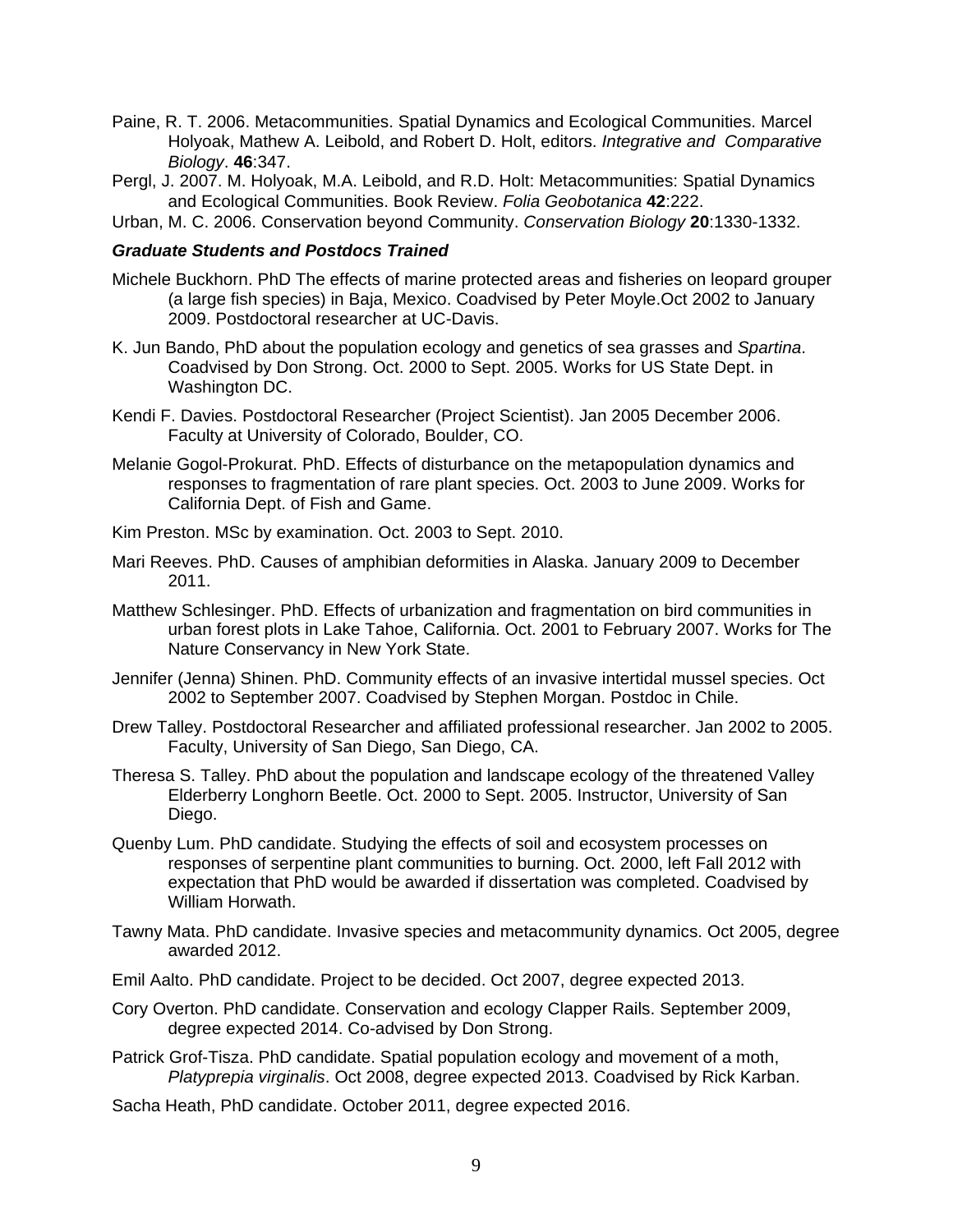# *Professional Activities and Awards*

- Editor-in-chief for *Ecology Letters* December 2008 onwards.
- Member of Board of Directors July 2012-July 2014, and previously a member of the Executive Committee for an NSF-funded international group promoting data archiving: DRYAD http://datadryad.org/ January 2010-July 2012.
- Member of the editorial board for *Ecology* February 2004 to July 2008
- Member of the editorial board of *The American Naturalist* July 2005 to August 2008.
- Member of the editorial board of *Ecology Letters*, July 2002 to April 2007, and Acting Editorin-chief and Associate editor at various times between August and December 2008.
- Sub-editor for *Antenna*, the magazine of the Royal Entomological Society of London, 1991- 1994.
- Member of "Faculty of 1000" (http://www.f1000biology.com/), January 2006 to August 2008. Published by BioMed Central, Faculty of 1000 Biology is an online research tool that highlights the most interesting papers in biology, based on the recommendations of over 1000 leading scientists worldwide.
- Research Fellow and member of a working group on "Movement Ecology" at the Institute for Advanced Studies at the Hebrew University in Jerusalem, Israel, January-July 2007.
- Member of two working groups at the National Center for Ecological Analysis and Synthesis at Santa Barbara, CA:
	- o NCEAS Working Group Member "The Meta-Community Concept: A Framework for Large Scale Community Ecology?" Led by Mathew Leibold (U. of Chicago). 2002-2005
	- o NCEAS Working Group Member "The Role of Individual-Scale Processes in Community-Level Dynamics: What are the Dynamically Relevant Organizational Scales for Predicting Community Dynamics?" Led by Oswald Schmitz of Yale University. 2000- 2001
- Recipient of "Ecology Professor of the Year", May 2001, June 2002, and June 2006, a prize awarded annually "In honor of an outstanding professor that donated extra time, energy and enthusiasm to the Graduate Group in Ecology and its students at the University of California at Davis". This Graduate Group in Ecology includes approximately 130 professors and 250 graduate students.
- University of California at Davis, major committees and administrative duties:
	- o Chair of campus (Academic Senate's) Committee on Courses of Instruction 2008-2011. This committee oversees the review of all courses at UC-Davis.
	- o Master Advisor for Environmental Biology and Management Major 2002-2010, and for Environmental Science and Management Major 2007 onwards.
	- o Vice-Chair, Department of Environmental Science and Policy, Fall 2011 onwards.
- Awarded The Murray Prize for Insect Physiology for the best undergraduate research project in entomology, Imperial College, University of London (1989).
- Awarded Bingzhi Forum Professorship for 2012 by Institute of Zoology at Chinese Academy of Sciences in Beijing, China. Awarded in recognition of contributions to the Bingzhi Forum (lecture) and contributions to the institute.